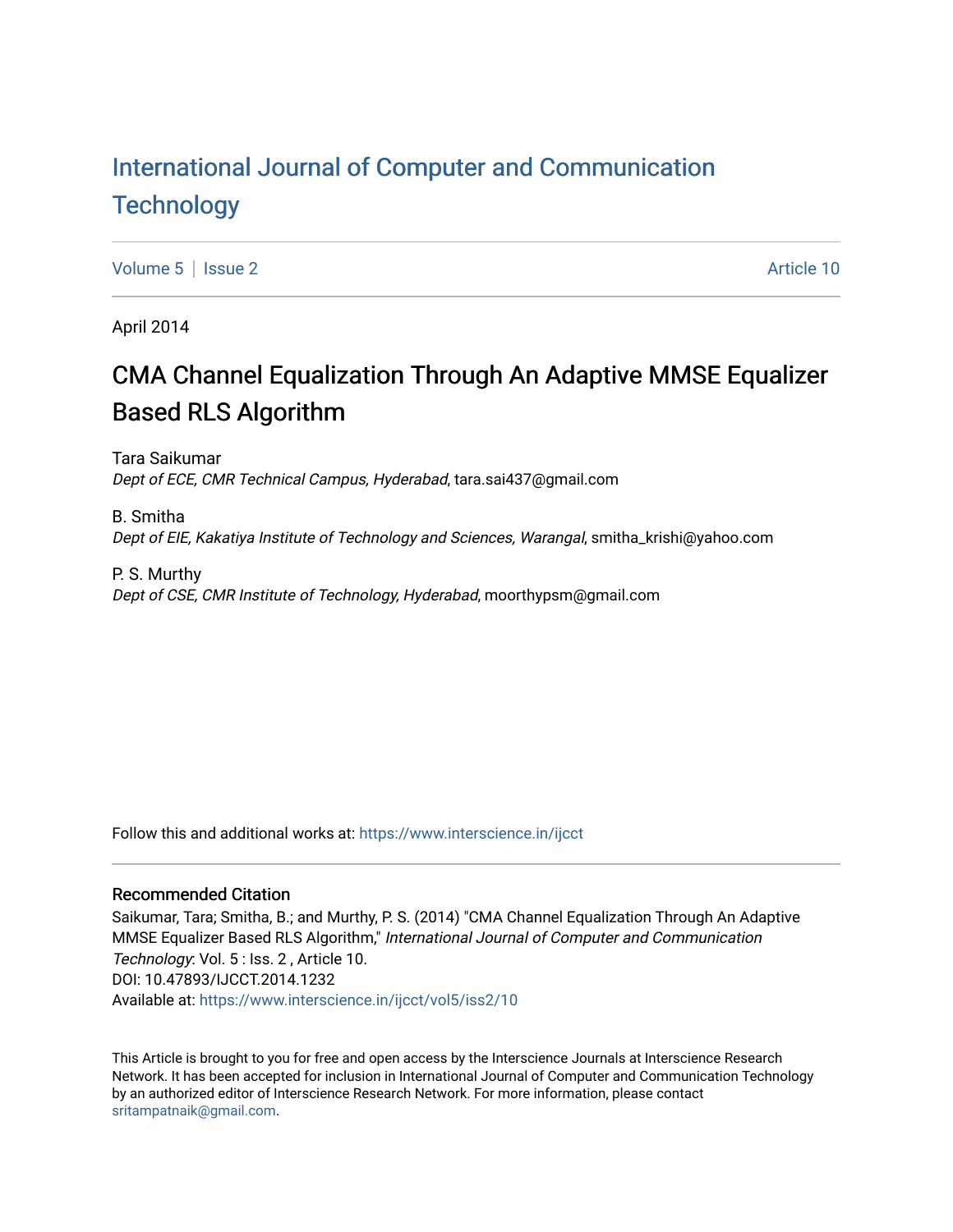# **CMA Channel Equalization Through An Adaptive MMSE Equalizer Based RLS Algorithm**

**<sup>1</sup>Tara Saikumar, <sup>2</sup>B. Smitha & <sup>3</sup>P.S.Murthy** 

<sup>1</sup>Dept of ECE, CMR Technical Campus, Hyderabad  $2$ Dept of EIE, Kakatiya Institute of Technology and Sciences, Warangal <sup>3</sup>Dept of CSE, CMR Institute of Technology, Hyderabad E-mail : tara.sai437@gmail.com, smitha\_krishi@yahoo.com, moorthypsm@gmail.com

*Abstract -* The adaptive algorithm has been widely used in the digital signal processing like channel estimation, channel equalization, echo cancellation, and so on. One of the most important adaptive algorithms is the RLS algorithm. We present in this paper n multiple objective optimization approach to fast blind channel equalization. By investigating first the performance (mean-square error) of the standard fractionally spaced CMA (constant modulus algorithm) equalizer in the presence of noise, we show that CMA local minima exist near the minimum mean-square error (MMSE) equalizers. Consequently, CMA may converge to a local minimum corresponding to a poorly designed MMSE receiver with considerable large mean-square error. The step size in the RLS algorithm decides both the convergence speed and the residual error level, the highest speed of convergence and residual error level.

*Key Words - CMA, RLS, Adaptive MMSE.* 

#### **I. INTRODUCTION**

 Blind equalization has the potential to improve the efficiency of communication systems by eliminating training signals. Difficulties of its application in wireless communications, however, are due largely to the characteristics of the propagation media - multipath delays and fast fading. The challenge is achieving blind equalization using only a limited amount of data.

 A widely tested algorithm is the constant modulus algorithm (CMA). In the absence of noise, under the condition of the channel invertibility, the CMA converges globally for symbol-rate IIR equalizers and fractionally spaced FIR equalizers . It is shown in [9] that CMA is less affected by the ill-conditioning of the channel. However, Ding *et. al.* **[2]** showed that CMA may converge to some local minimum for the symbolrate FIR equalizer. In the presence of noise, the analysis of convergence of CMA is difficult and little conclusive results are available. Another drawback of CMA **is** that its convergence rate may not be sufficient for fast fading channels. However the asymptotic performance of these eigen structure-based schemes is limited by the condition of the channel [12, 13]. Specifically, the asymptotic normalized mean square error (ANMSE) is lower bounded by the condition number of the channel matrix.. The main feature of the proposed approach **is** the improved convergence property over the standard CMA equalization and the improved robustness for ill-conditioned channels.

# **II. BLIND CHANNEL EQUALIZATION AND TYPES**

 The field of blind channel equalization has been existence for a little over twenty years. Research during this time has centered on developing new algorithms and formulating a theoretical justification for these algorithms. Blind channel equalization is also known as a self-recovering equalization.. The objective of blind equalization is to recover the unknown input sequence to the unknown channel based solely on the probabilistic and statistical properties of the input sequence. The receiver can synchronize to the received signal and to adjust the equalizer without the training sequence. The term blind is used in this equalizer because it performs the equalization on the data without a reference signal. Instead, the blind equalizer relies on knowledge of the signal structure and its statistic to perform the equalization. 1. Blind signal is the unknown signal which would be identified in output signal with accommodated noise signal at receiver. 2. Channel equalization uses the idea & knowledge of training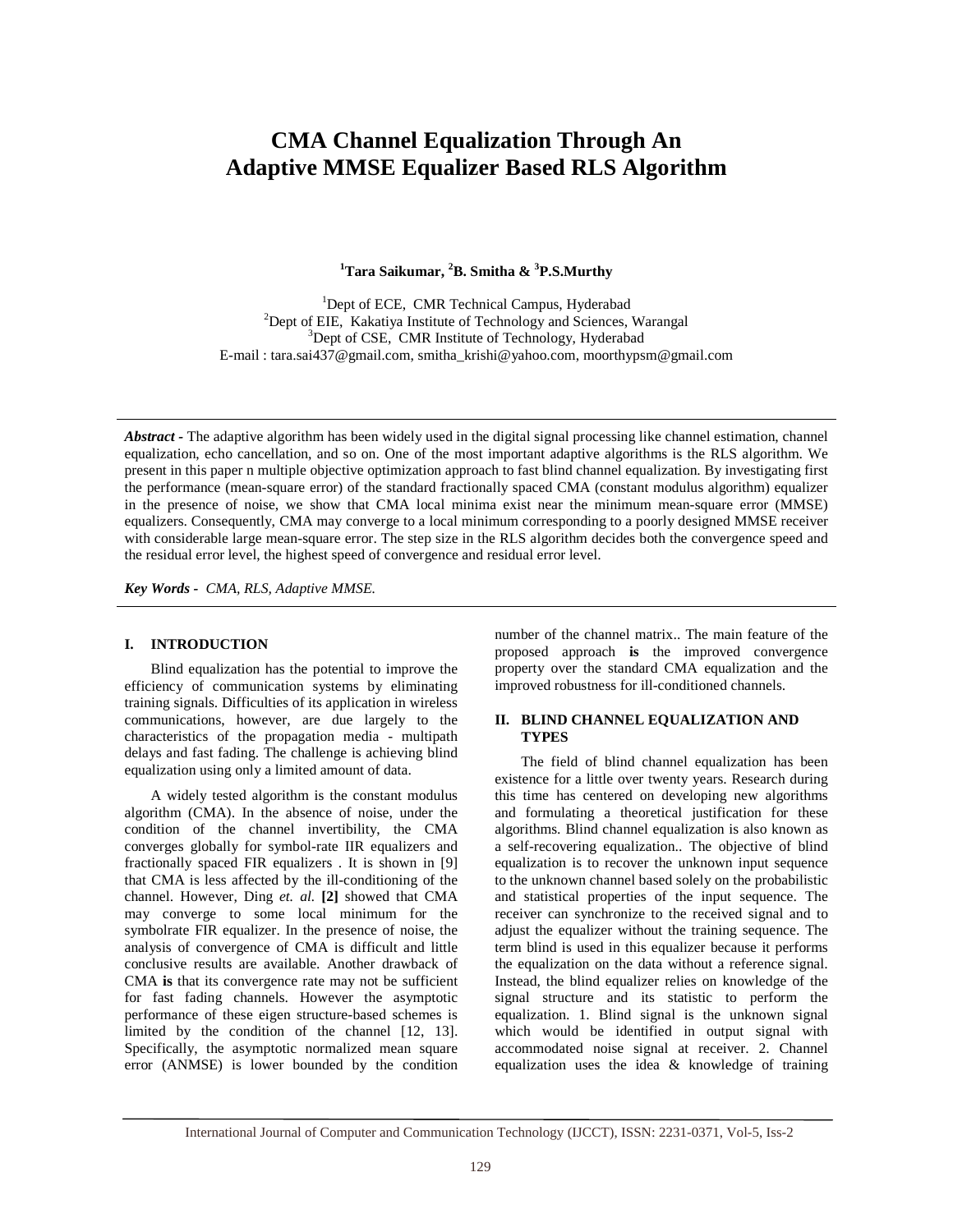sequences for channel estimation where as Blind channel equalization doesn't utilizes the characteristics of training sequences for frequency and impulse response analysis of channel. 3. Blind Channel Equalization differs from channel equalization and without knowing the channel characteristics like transfer function & SNR it efficiently estimate the channel and reduces the ISI by blind signal separation at receiver side by suppressing noise in the received signal. channel estimation where as Blind<br>ion doesn't utilizes the characteristics<br>uences for frequency and impulse<br>is of channel. 3. Blind Channel<br>fers from channel equalization and<br>the channel characteristics like transfer

## **III. CMA - CONSTANT MODULUS ALGORITHM**

In digital communication, equalizer was designed to compensate the channel distortions, through a process known as equalization. There are two types of equalization which are: 1) Trained equalization, 2) Blind (self-recovering) Equalization.

Blind equalization finds important application in data communication system. In data communications, digital signals are generated and transmitted by the sender through an analog channel to the receiver. Linear channel distortion as a result of limited channel bandwidth, multipath and fading is often the most serious distortion in digital communication system. Blind equalization improves system bandwidth efficient by avoiding the use of training sequence. The linear channel distortion, known as the Inter-symbol interference (ISI), can severely corrupt the transmitted signal and make it difficult for the receiver to directly recover the transmitted data. Channel equalization and identification has proven to be an effective means to compensate the linear distortion by removing much of the ISI. are two types of<br>re: 1) Trained equalization, 2) Blind<br>alization.<br>on finds important application in<br>system. In data communications,<br>generated and transmitted by the<br>alog channel to the receiver. Linear<br>as a result of limit

#### *Channel Equalization:*

A typical communication system design involves first passing the signal to be transmitted through a whitening filter to reduce redundancy or correlation and then transmitting the resultant whitened signal. At the receiver, the recorded signal is passed through the inverse whitening filter and the original signal is thus restored. However, the channel will affect the transmitted signal because of a) Channel noise b) Channel dispersion leading to inter symbol interference. For example, by reflection of the transmitted signal from various objects such as buildings in the transmission path, leading to echoes of the transmitted signal appearing in the receiver. Therefore, it is necessary to pass the received signal through a so called equalizing below. d make it difficult for the receiver to directly<br>the transmitted data. Channel equalization and<br>ation has proven to be an effective means to<br>ate the linear distortion by removing much of<br>**Equalization:**<br>pical communication objects such as buildings in the transmission<br>ading to echoes of the transmitted signal<br>g in the receiver. Therefore, it is necessary to

#### *Blind Channel Equalization:*

filter to undo the dispersion effect as shown in figure 2<br>below.<br>**Blind Channel Equalization:**<br>The objective of blind equalization is to recover the<br>unknown input sequence to the unknown channel based The objective of blind equalization is to recover the unknown input sequence to the unknown channel based solely on the probabilistic and statistical properties of

the input sequence. The receiver can synchronize to the received signal and to adjust the equalizer without the training sequence. The term blind is used in this equalizer because it performs the equalization on the equalizer because it performs the equalization on the data without a reference signal. Instead, the blind equalizer relies on knowledge of the signal structure and its statistic to perform the equalization. Figure 2 shows its statistic to perform the equalization. Figure 2 shows<br>such a system. There has been extensive research on this subject for single user applications as well as multi-user applications. The Constant Modulus Algorithm is one such algorithm employed for the blind adaptation problem. input sequence. The receiver can synchronize to the sived signal and to adjust the equalizer without the ining sequence. The term blind is used in this

## **IV. RLS ALGORITHM**

The idea behind RLS filters is to minimize a cost function C by appropriately selecting the filter The idea behind RLS filters is to minimize a cost function C by appropriately selecting the filter coefficients  $\mathbf{W}_n$ , updating the filter as new data arrives. The error signal  $e(n)$  and desired signal  $d(n)$  are defined in the negative feedback diagram below:



The error implicitly depends on the filter coefficients through the estimate  $d(n)$ : ^

$$
e(n) = d(n) - \hat{d}(n)
$$
 (1)

The weighted least squares error function *C*—the cost function we desire to minimize—being a function of e(n) is therefore also dependent on the filter coefficients:

$$
C(w_n) = \sum_{i=0}^n \lambda^{n-i} e^2(i)
$$

where  $0 \le \lambda \le 1$  is the "forgetting factor" which gives exponentially less weight to older error samples. function we desire to minimize—being a<br>
e(n) is therefore also dependent on the filter<br>  $C(w_n) = \sum_{i=0}^{n} \lambda^{n-i} e^2(i)$ <br>
where  $0 \le \lambda \le 1$  is the "forgetting factor"<br>
exponentially less weight to older error samp<br>
The cost f

The cost function is minimized by taking the partial derivatives for all entries  $k$  of the coefficient vector  $W_n$ and setting the results to zero

$$
\frac{\partial C(W_n)}{\partial w_n(k)} = \sum_{i=0}^n 2\lambda^{n-i} e(i) \frac{\partial e(i)}{\partial w_n(k)} = \sum_{i=0}^n 2\lambda^{n-i} e(i) x(i-k) = 0
$$

Next, replace  $e(n)$  with the definition of the error signal

$$
\sum_{i=0}^{n} \lambda^{n-i} \left[ d(i) - \sum_{l=0}^{n} w_n(l) x(i-l) \right] x(i-k) = 0
$$

International Journal of Computer and Communication Technology (IJCCT), ISSN: 2231-0371, Vol-5, Iss-2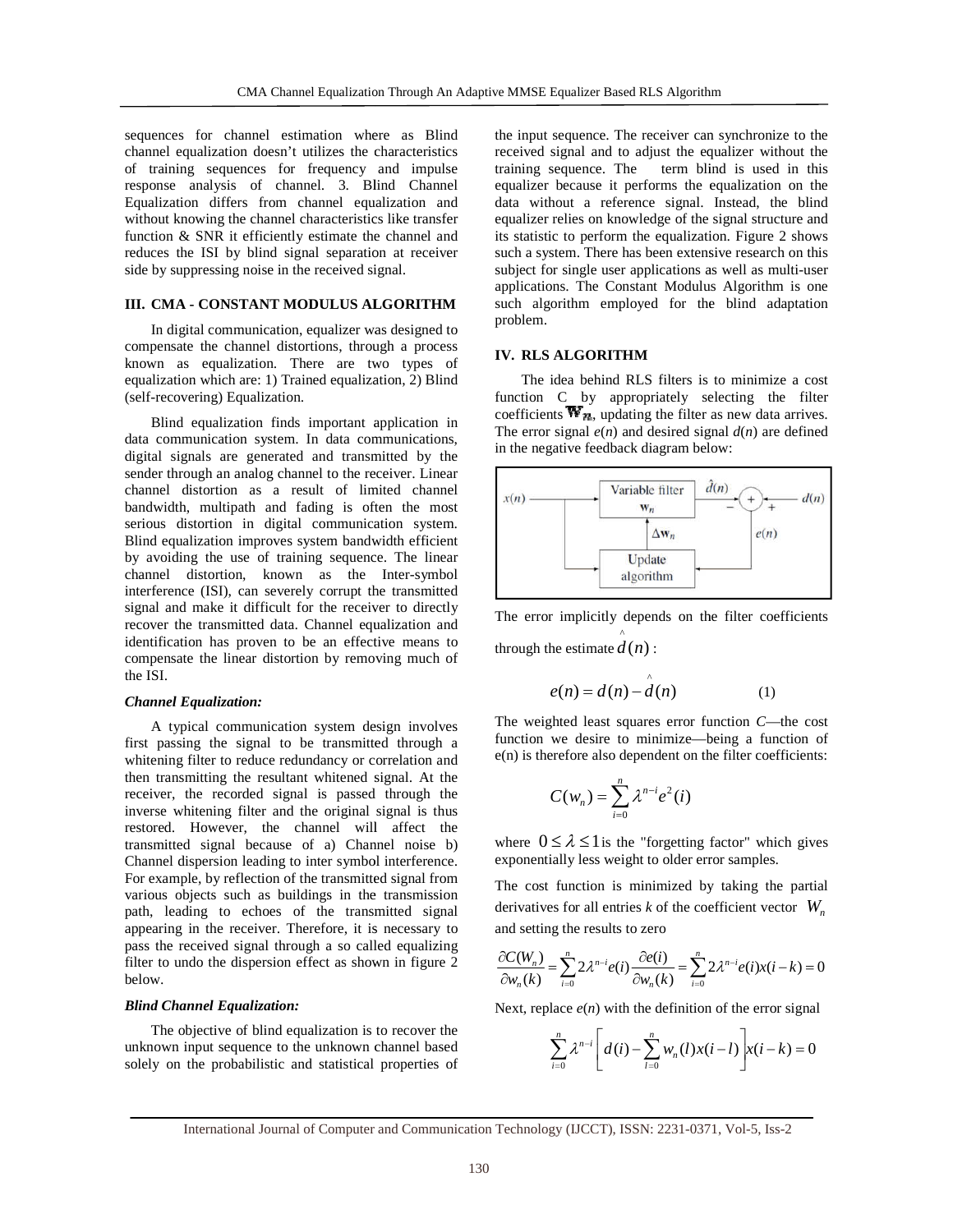Rearranging the equation yields

$$
\sum_{l=0}^{n} w_n(l) \left[ \sum_{l=0}^{n} \lambda^{n-i} x(i-l) x(i-k) \right]
$$
  
= 
$$
\sum_{l=0}^{n} \lambda^{n-i} d(i) x(i-k)
$$

This form can be expressed in terms of matrices

$$
R_{x}(n)w_{n}=r_{dx}(n)
$$

where  $R_x(n)$  is the weighted sample correlation matrix

for  $x(n)$ , and  $r_{dx}(n)$  is the equivalent estimate for the cross correlation between  $d(n)$  and  $x(n)$ . Based on this expression we find the coefficients which minimize the cost function as

$$
w_n = R_x^{-1}(n) r_{dx}(n)
$$
 (2)

This is the main result of the discussion.

#### **Choosing** λ**:**

The smaller  $\lambda$  is, the smaller contribution of previous samples. This makes the filter *more* sensitive to recent samples, which means more fluctuations in the filter coefficients. The  $\lambda = 1$  case is referred to as the *growing window RLS algorithm*.

The RLS algorithm for a *p*-th order RLS filter can be summarized as

Parameters: p=filter order

$$
λ
$$
 =forgetting factor,  
\n $δ$  = value to initialize,  $P(0)$   
\n $w_n = 0$   
\nIn itialization:  $x(k) = 0, k = -p, .... -1$ 

$$
P(0) = \delta^{-1}I
$$

where *I* is the identity matrix of rank  $p + 1$ 

Computation: For  $n = 0, 1, 2...$ 

$$
X(n) = \begin{bmatrix} x(n) \\ x(n-1) \\ \dots \\ \dots \\ x(n-p) \end{bmatrix}
$$

$$
\alpha(n) = d(n) - X^{T}(n)w(n-1)
$$

$$
g(n) = P(n-1)X(n)\left\{\lambda + X^{T}(n)P(n-1)X(n)\right\}^{-1}
$$

$$
P(n) = \lambda^{-1}P(n-1) - \left\{g(n)X^{T}(n)\lambda^{-1}P(n-1)\right\}
$$

$$
w(n) = w(n-1) + \alpha(n)g(n)
$$

## **V. ADAPTIVE MMSE EQUALIZER**

The Sampled signal after MMSE Equalizer can be expressed in matrix form as

$$
\hat{s(t)} = w^H y(t)
$$
 (3)

Where  $y(i) = H^T(i) s(i) + n(i)$ , (4)

*M* is the length of the MMSE Equalizer:  $W = [w_{1,1}, w_{2,1}, w_{3,1}, w_{4,1}, w_{5}, \dots, w_{M, M}]^{T}$  is the equalizer coefficients vector; Then the error signal  $e(i)$  is given by ^

$$
e(i) = d(i) - s(i) \tag{5}
$$

where  $d(i)$  is the desired response. For MMSE equalizer,  $d(i) = s(i + D)$ , *D* is a time delay parameter which is  $L + 1$  usually. The MMSE criterion is used to derive the optimal equalizer coefficients vector *w*:

{ } 2 *w imizeE e* = min (6)

We make the assumption that signal  $s(i)$  and noise  $n(i)$ are independent identity distribution stochastic

Variable and uncorrelated each other, then the equalizer coefficients vector  $w$  can be expressed as[2]:

$$
w = (H^H H + \frac{1}{SNR} I)^{-1} H^H \delta_D \tag{7}
$$

Where  $\delta_D = [0 \dots 1_D; 0 \dots 0]_{X(L+M-1)}^T$ 2

2 *s n*  $SNR = \frac{\sigma_s^2}{\sigma_s^2}$  denotes the signal noise ratio *I* is

#### *MxM* identity matrix.

 To reduce the complexity caused by matrix inversion of ideal MMSE equalizer, we propose an adaptive MMSE equalizer algorithm. In codemultiplexed pilot CDMA systems, conventional adaptive equalizer is difficult to implement for lack of reference signal. In this paper, the steepest descent method [4] is used to derive adaptive equalizer algorithm in code-multiplexed pilot CDMA systems.

International Journal of Computer and Communication Technology (IJCCT), ISSN: 2231-0371, Vol-5, Iss-2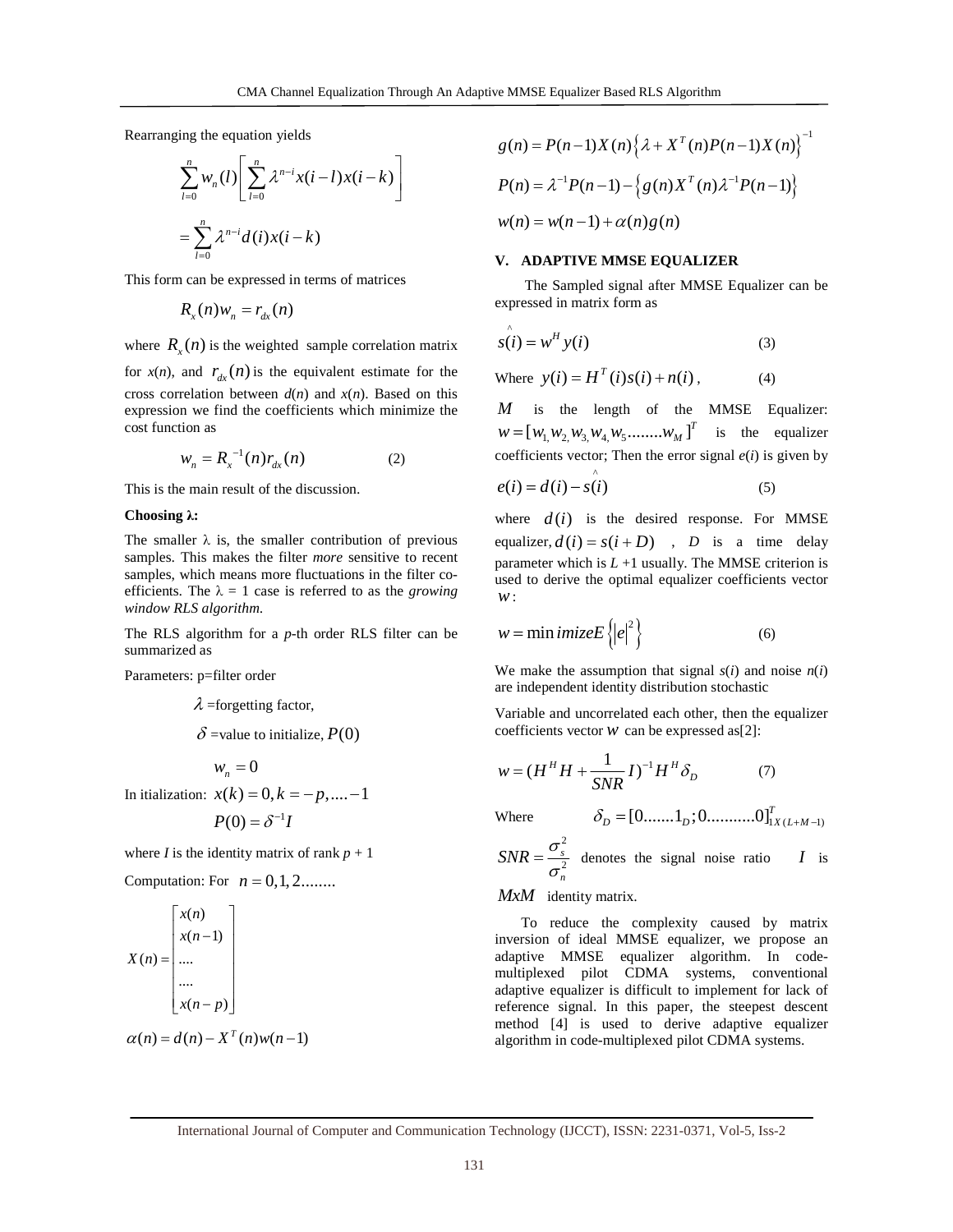According to Equation.3 and Equationn.5, the mean square error (MSE) *J* can be expressed as  $J(w) = E[e(i)e(i)^*] = \sigma_s^2 - w^H p - p^H w + w^H Rw$ (8)

where autocorrelation matrix  $R = E[y(i)y^{H}(i)]$ ; cross-correlation vector  $p = E[y(i)]$ ,  $\sigma_s^2$  denotes the signal power;  $(.)^*$  represents conjugate operation. Because the wireless channel is time-varying, the equalizer coefficients vector *w* must be updated real time. Conventional adaptive algorithm requires reference signal  $d(i)$ , while in the downlink of codemultiplexed pilot CDMA systems,  $d(i)$  is difficult to distill. To resolve this problem, the steepest decent method is used. From Eqn.8, the gradient vector is

$$
\frac{\partial J(w)}{w} = -2p + 2Rw\tag{9}
$$

then the equalizer coefficients updating equation is  $w(i+1) = w(i) + 2\mu[p - Rw(i)]$  (10)

where parameter  $\mu$  is a positive real-valued constant which controls the size of the incremental correction applied to the equalizer coefficients vector.

For the autocorrelation matrix:

$$
R = E[y(i)yH(i)]
$$
  
\n
$$
R = E[s(i)sH(i)] {HH(i)H(i)}T + E[n(i)nH(i)]
$$
  
\n
$$
R = \sigma_s^2 {HH(i)H(i)}T + \sigma_n^2 I
$$
 (11)

the cross-correlation vector

$$
p = E[y(i)d^*(i)] = E[(H^T(i)s(i) + n(s))s^*(i - D)]
$$
  
\n
$$
p = \sigma_s^2 H^T(i)\delta_D
$$
 (12)

From Equation.7,8,9, we can obtain the time recursive equation of MMSE equalizer by:

$$
w(i+1) = w(i) + 2\mu\sigma_s^2[H^T(i)\delta_D - (\{H^H(i)H(i)\}^T + \frac{1}{SNR}Iw(i)]
$$
\n(13)

As can be seen from Equation.13, the updating process avoids the matrix inversion operation. On the other hand, the updating process abstains the requirement to store the autocorrelation matrix  $\mathbf{R}(i)$  and only the equalizer coefficients vector of last time is needed. From Eqn.13 we know, the channel convolution matrix  $H(i)$  is required to update the equalizer coefficients vector.

For CMA , channel response can be estimated through code-multiplexed pilot. In this paper, the low complexity sliding-window method is used to estimate the channel coefficients, which can be expressed as

$$
\hat{\beta}_l(i) = \frac{1}{2\sqrt{\alpha p w(i+1)T_s}} \int_{\tau_l + (i - \frac{w}{2})T_s}^{\tau_l + (i + \frac{w}{2})T_s} y(t) c_p^*(t - \tau_l) dt
$$
\n(14)

where  $\hat{\beta}_i(i)$  is estimation of the complex gain of *l* -th path; *w* is the length of sliding-window in symbols and should be selected properly according to the varying speed of the channel.

#### **VI. EXPERIMENTAL RESULTS**

 The performances for the Adaptive MMSE and adaptive CMA algorithm through and RLS algorithm is experimental performed with accurate figures from 1-8.

 The performances of the channel estimation is an analyze in such a way that transmitted bits and receiver bits, Equalizers and very important task that is Convergences.



Fig. 1: Transmitter side of Adaptive CMA



Fig. 2 : Receiver side of Adaptive CMA

International Journal of Computer and Communication Technology (IJCCT), ISSN: 2231-0371, Vol-5, Iss-2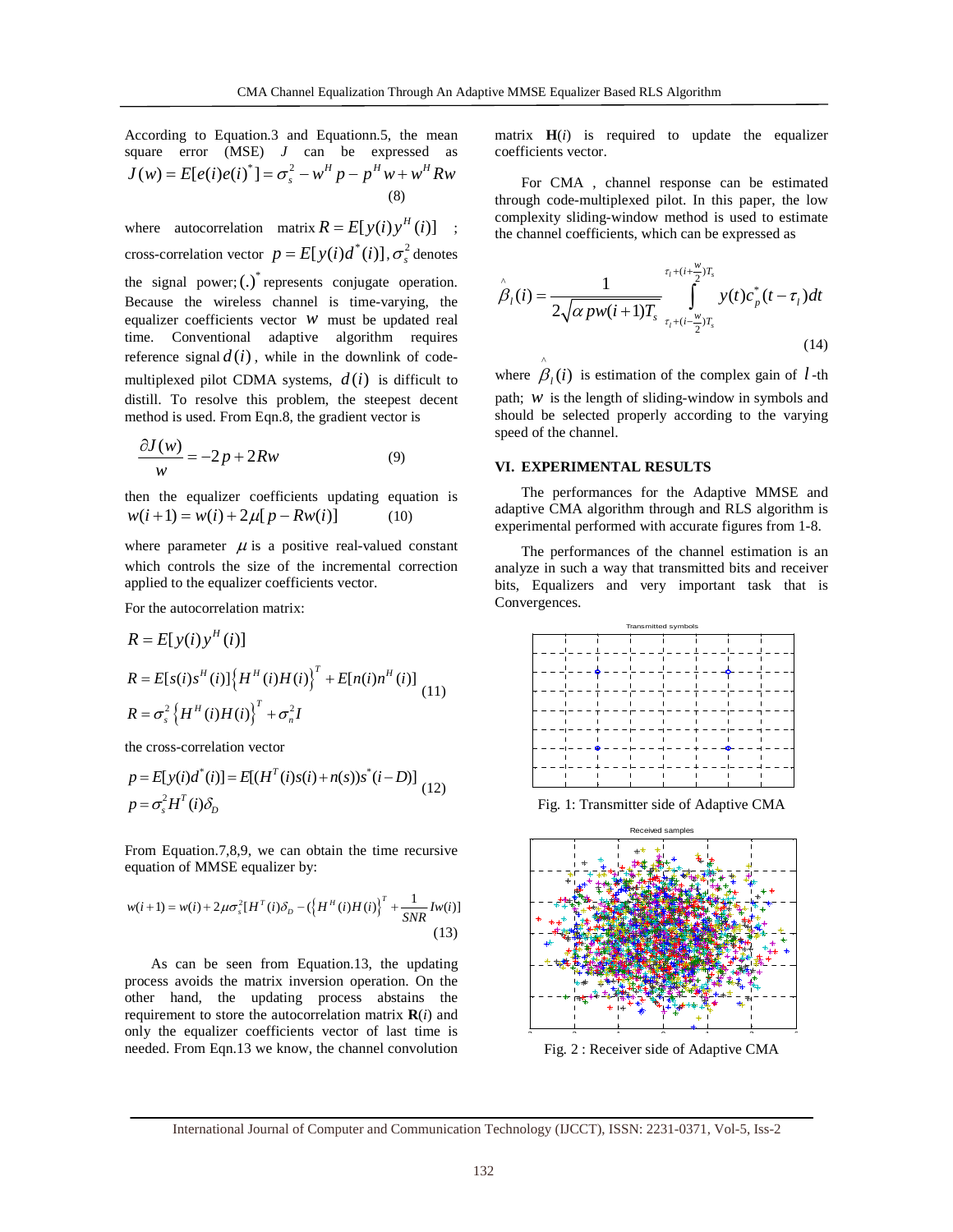

 The first figures from 1-4 are obtained for Adaptive CMA Equalizer, with more efficient for equalization and convergences. Secondly from figure 5-8 are obtained for an Adaptive MMSE equalizer through RLS algorithm. The efficient of equalization and convergences is too good. The time complexity is very less and more efficient for advance communication systems.



Fig. 4 : Convergence of Adaptive CMA equalizer



Fig. 5: Transmitter side of Adaptive MMSE Equalizer



Fig. 6 : Receiver side of Adaptive MMSE Equalizer



Fig. 7 : Adaptive MMSE Equalizer through RLS



Fig. 8: Convergence of Adaptive MMSE Via RLS algorthim